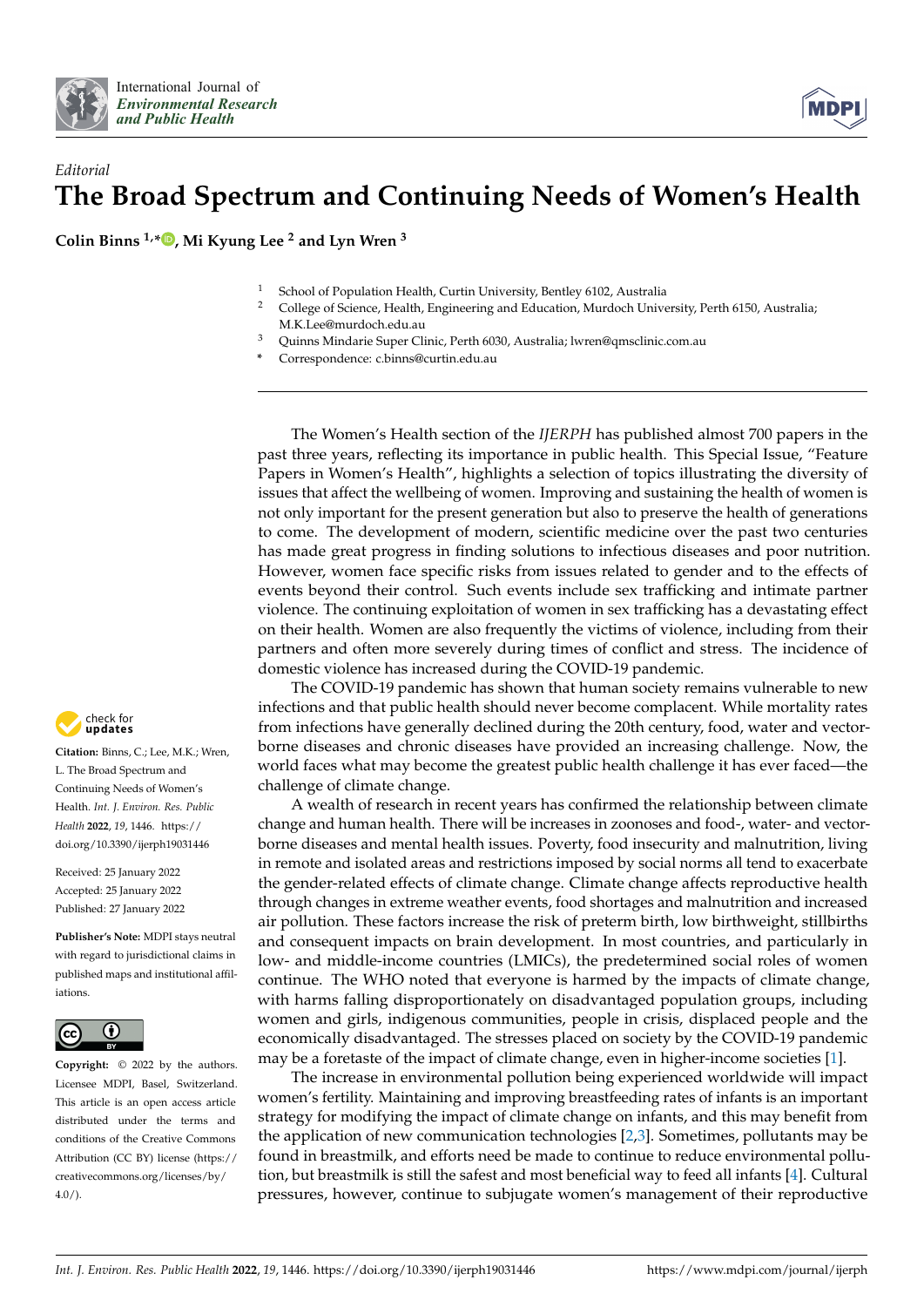lives. This is seen in many cultures where girls are breastfed for shorter periods than boys, creating future nutrition and health outcome disparities. This may be due to the pressure to cease lactational amenorrhoea and conceive a male child.

The COVID-19 pandemic has affected all segments of the population, with males generally having a higher mortality rate than females, but women may experience higher levels of long-term morbidity. In the early months of the pandemic, when it was not known whether COVID-19 could be commonly transmitted to infants via breastmilk, infants were frequently separated from COVID-19-positive mothers [\[5\]](#page-2-4). This resulted in a substantial decline in the breastfeeding of infants with all of the negative flow-on effects on the infant's future life. A substantial proportion of COVID cases, probably about one third, have long-term symptoms, and the majority of these cases will be in women. These women will likely encounter discrimination in their quest for treatment.

The reproductive years of life and childbirth are a time of additional morbidity. In recent decades, the incidence of caesarean section has increased worldwide, with often little or no clinical justification. Iran is one country that has high rates of caesarean section, with many being performed due to the preferences of the parents or the health care provider [\[6\]](#page-2-5). This is not without risk to the mother and the infant, who may have additional risks including infections, hysterectomy, anaesthetic complications, anaemia and the costs of the intervention and longer hospital stays. For the infant, there are adverse infant feeding practices associated with caesarean section, including the increased use of infant formula and the reduced duration of breastfeeding with subsequent risk of poor health outcomes [\[6](#page-2-5)[–8\]](#page-2-6).

Anaemia is one of the most common nutritional problems for women, present in around one third and in 40% or more during pregnancy. Anaemia is an established risk factor of an increase in several chronic diseases, including cardiovascular diseases and cerebrovascular diseases [\[9\]](#page-2-7). Using the extensive national insurance database of Taiwan, Sui and colleagues found that anaemia is a risk factor for haemorrhagic and ischemic stroke in females of reproductive age [\[9\]](#page-2-7). This highlights the importance of nutrition in preventing anaemia in women.

The development of the vaccine against human papilloma virus (HPV) was a significant advancement in the prevention of cervical cancer, which is the third most common cancer in women globally and an important cause of penile carcinoma in men [\[10\]](#page-2-8). The vaccine was initially targeted towards girls and now includes boys when they reach the age of 11 or 12. In a systematic review of intervention studies, Acampora et al. have suggested that because of the value of this intervention, integrated approaches, including personalized reminders, etc., information and education activities should be directed towards both adolescents and their parents [\[10\]](#page-2-8). There is a need to continually improve the health literacy of women, particularly in LMICs, to help achieve good health during pregnancy and the reproductive years [\[11\]](#page-2-9).

Women's health will remain a significant issue for health services and public health. As highlighted by Ochola, there are many neglected tropical diseases that raise significant gender issues [\[12\]](#page-2-10). This journal will continue to highlight the importance of women's health for this generation and the next generations of infants and girls. The COVID-19 pandemic has increased pressure on all segments of society through its impact on the march towards universal health access and pressures on food and potable water supplies. However, these issues will disproportionately effect women, and an upcoming Special Issue of the *IJERPH* will focus on COVID and gender issues.

**Funding:** This research received no external funding.

**Institutional Review Board Statement:** Not applicable.

**Informed Consent Statement:** Not applicable.

**Data Availability Statement:** Not applicable.

**Conflicts of Interest:** The authors declare no conflict of interest.